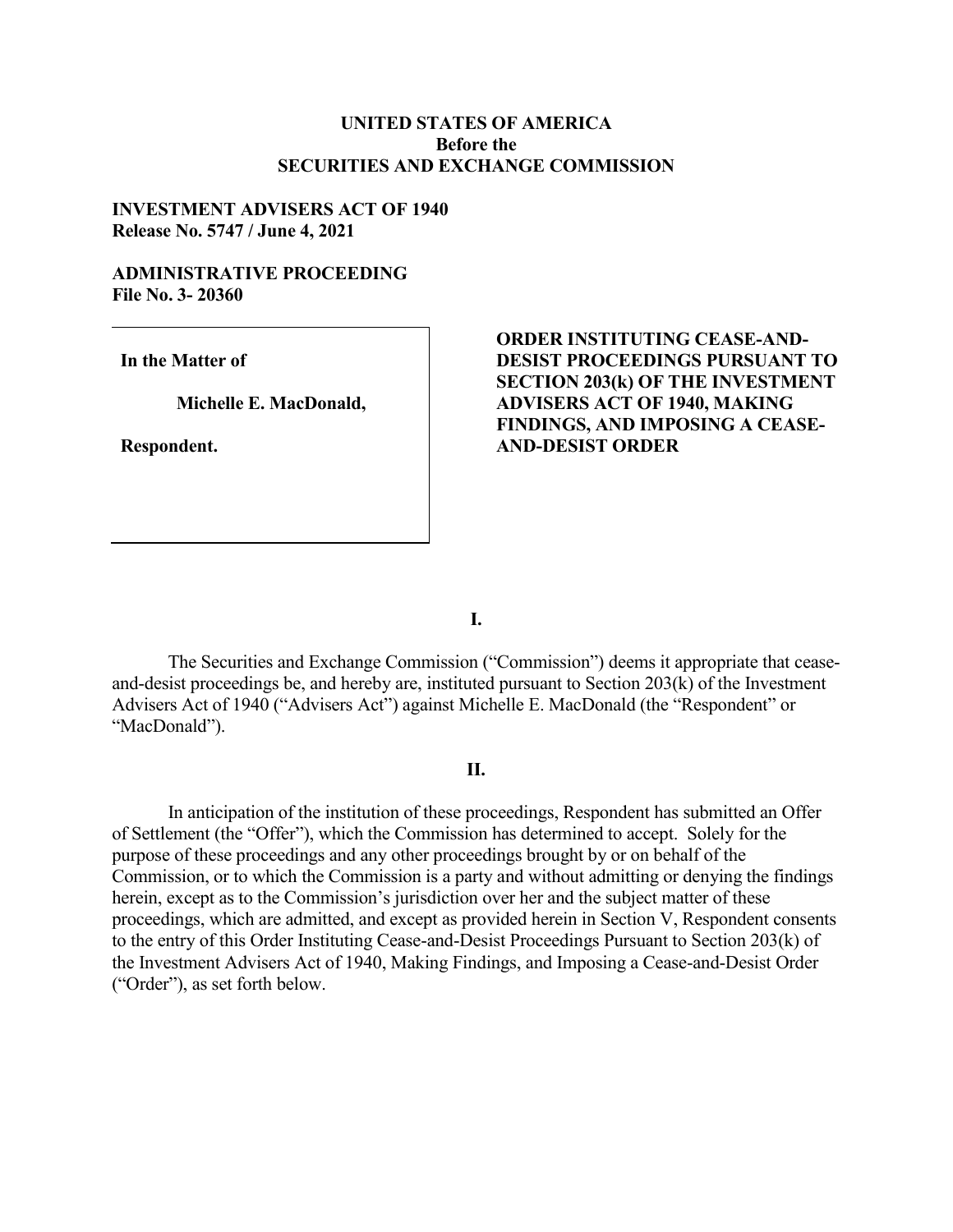## **III.**

On the basis of this Order and Respondent's Offer, the Commission finds<sup>[1](#page-1-0)</sup>

### **Summary**

From late 2015 through 2017, Michelle E. MacDonald, the Chief Financial Officer of VII Peaks Co-Optivist Income BDC II, Inc. (the "BDC"), a business development company, and Vice President of Compliance at VII Peaks Capital, LLC ("VII Peaks"), the BDC's investment adviser, caused VII Peaks to breach its fiduciary duty to the BDC. On multiple occasions, when the BDC received due diligence fees for loans it made to portfolio companies, MacDonald caused the BDC to transfer the fees to VII Peaks despite knowing that the agreements identified the BDC as the recipient of the fees and not being aware of any obligation to transfer the fees to VII Peaks. MacDonald also failed to disclose or seek approval from the BDC's Board of Directors to have VII Peaks retain the fees. By her conduct, MacDonald was a cause of VII Peaks' violations of Section 206(2) of the Investment Advisers Act.

# **Respondent**

1. **Michelle E. MacDonald ("MacDonald")**, age 53, resides in San Francisco, California. From April 2015 to April 2019, MacDonald was CFO of the BDC and VP of Compliance at VII Peaks. She continues to serve as the CFO of the BDC and since May of 2019 also serves as the Chief Compliance Officer of VII Peaks. She was formally a registered representative of a FINRA-member firm and previously held Series 7, 24, and 66 licenses.

# **Other Relevant Entities and Individuals**

2. VII Peaks Co-Optivist Income BDC II, Inc., incorporated in Maryland in 2011, is a non-diversified closed-end investment company that elected to be regulated as a business development company pursuant to Section 54(a) of the Investment Company Act. It has been registered with the Commission since 2012.

3. VII Peaks Capital, LLC, located in Walnut Creek, California, was founded in 2009 and has been registered with the Commission as an investment adviser since June 2010. VII Peaks is the investment adviser to the BDC and private funds, and manages their assets, including selecting the appropriate investments. According to its most recently filed Form ADV Annual Updating Amendment dated March 31, 2021, VII Peaks reported just under \$27.8 million in regulatory assets under management.

4. Gurprit Chandhoke ("Chandhoke"), age 46, resides in Santa Monica, California. Chandhoke is the principal, managing member, co-founder, and chief investment officer of VII Peaks. He also serves as the Chairman of the Board of Directors and Chief Executive Officer and

<span id="page-1-0"></span> <sup>1</sup> The findings herein are made pursuant to Respondent's Offer of Settlement and are not binding on any other person or entity in this or any other proceeding.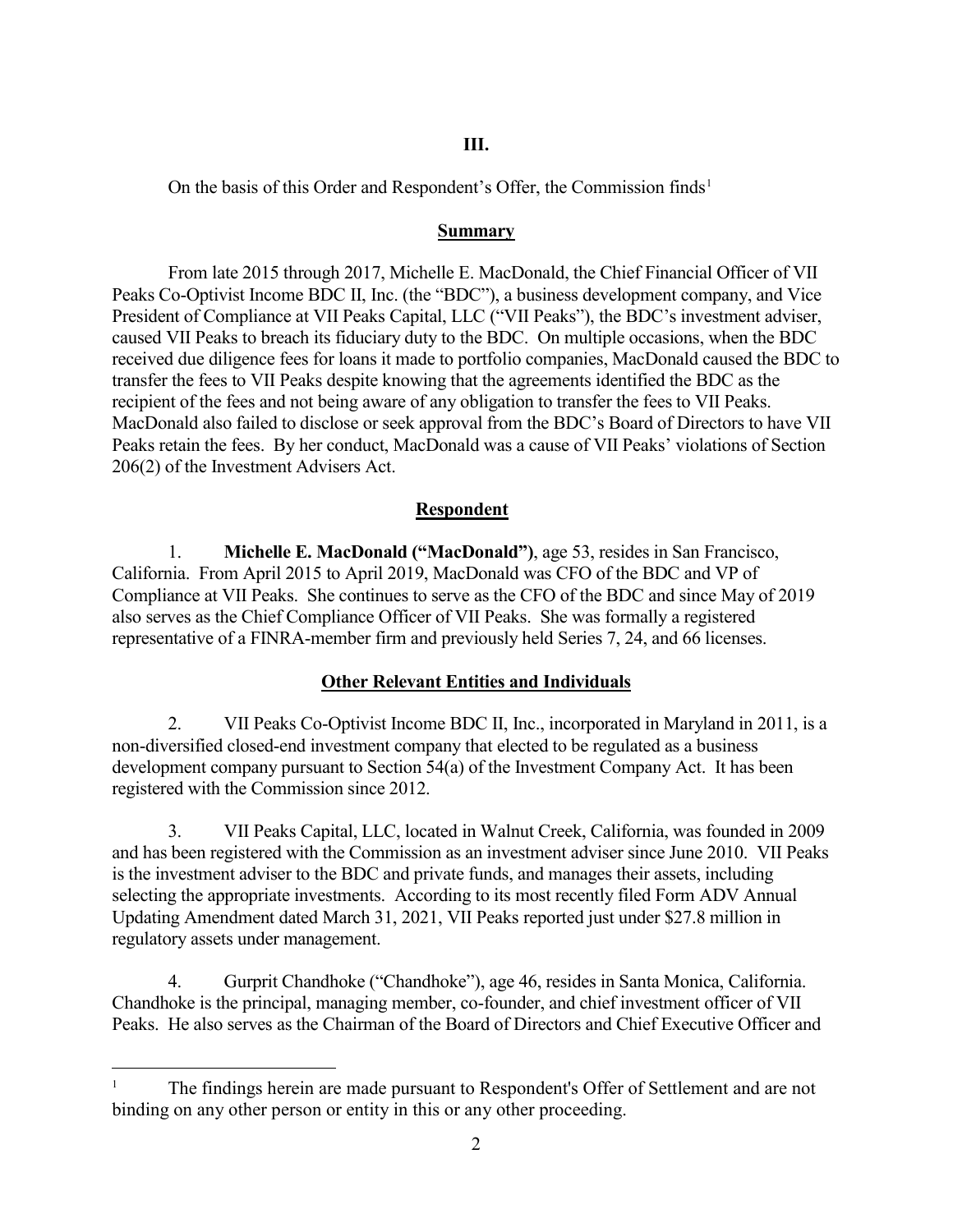President of the BDC. He was formerly a registered representative of a FINRA-member firm and holds Series 7, 63, and 66 licenses and previously held a Series 65 license. As the chief investment officer of VII Peaks, he recommended and determined all investments for the BDC.

## **Background and MacDonald's Conduct**

5. Prior to September 2015, VII Peaks through Chandhoke, its chief investment officer and a managing member, invested the BDC's assets primarily in publicly traded discounted corporate debt, senior secured loans, and equity-linked debt securities of public and private companies trading on the secondary and publicly traded loan market. Beginning in 2015 and continuing through at least 2017, VII Peaks and Chandhoke changed their strategy and began placing the BDC's investments into direct debt financing to companies in the form of secured loans. The loan agreements for these loans ("loan agreements") typically had 24-month maturities with interest rates at about 12% to 13% payable on a monthly or quarterly basis. Unlike the publicly traded debt securities, the loan agreements could generate significant income for the BDC through fees the portfolio companies paid. Such income was important to the BDC because it could be used to pay dividends to investors and cover expenses.

6. Until mid-2017, many of the loan agreements provided that the portfolio companies would pay due diligence fees to the BDC, rather than VII Peaks. In practice, the BDC deducted the due diligence fee and other fees when making the loans, and provided the balance of the loans to the portfolio companies. The BDC then transferred the due diligence fees to VII Peaks. The BDC's Board of Directors understood that these fees were transferred to VII Peaks for the purpose of paying third-party experts who conducted the due diligence. In fact, VII Peaks did not hire thirdparty experts, but instead retained the fees without disclosing to the Board that it was doing so.

7. From January 1, 2015 through December 2018, the advisory agreement between VII Peaks and the BDC provided that the BDC was to pay VII Peaks 2% of the net asset value of the BDC as an annual fee and, under certain circumstances, VII Peaks could be entitled to a 20% performance fee. The responsibilities of VII Peaks in return for its advisory fee included the performance of "due diligence on prospective portfolio companies." MacDonald knew that under the advisory agreement, the BDC paid VII Peaks, in part, to conduct due diligence on the portfolio companies. MacDonald as the CFO of the BDC was responsible for ensuring that appropriate payments were made by the BDC.

8. In late 2015, VII Peaks received \$25,000 in due diligence fees for a loan the BDC made to a portfolio company. The agreement between the BDC and the portfolio company stated that the portfolio company would pay a due diligence fee to the BDC. MacDonald knew the agreement stated that the portfolio company was to pay the BDC, not VII Peaks. She was unaware of any obligation by the portfolio company or the BDC to pay VII Peaks the due diligence fees. However, she failed to exercise reasonable care by causing the \$25,000 in diligence fees to be transferred to VII Peaks and by failing to disclose to the BDC's Board of Directors that VII Peaks would retain those fees.

9. In 2016, VII Peaks received \$475,000 in due diligence fees for loans made by the BDC to portfolio companies. At the time the loan agreements were signed and executed, the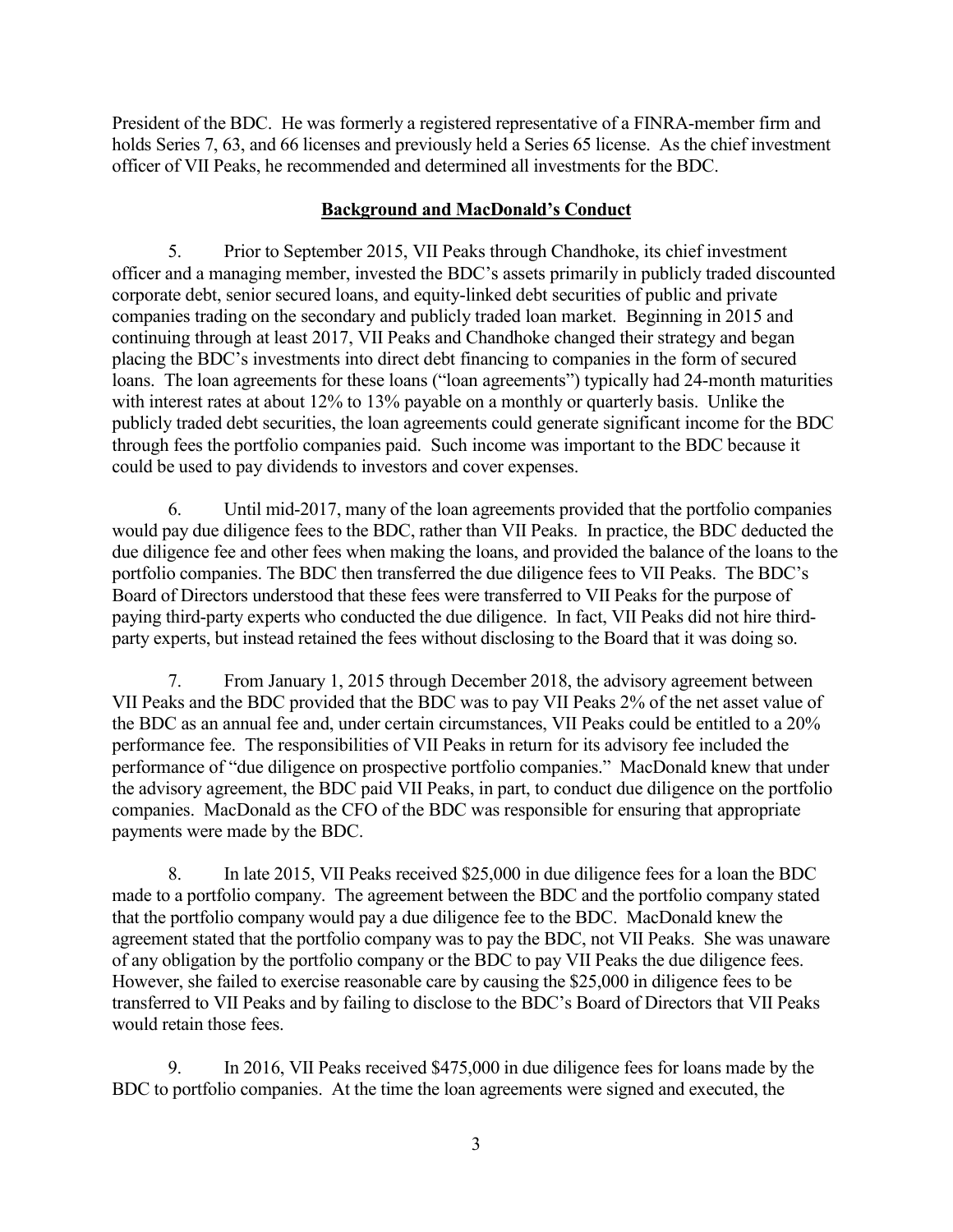agreements provided that the portfolio companies would pay the BDC the due diligence fees. MacDonald was unaware of any obligation by the portfolio company or the BDC to pay VII Peaks the due diligence fees. Nonetheless, MacDonald she failed to exercise reasonable care and caused the BDC to pay the \$475,000 to VII Peaks and did not disclose to the BDC's Board of Directors that VII Peaks would retain those fees.

10. On March 30, 2017, VII Peaks filed its annual Form ADV brochure with the Commission, which for the first time disclosed that it was receiving the due diligence fees, and that those fees created a potential conflict of interest for VII Peaks. The BDC's Form 10-K for fiscal year 2016, which was approved by the Board of the BDC and filed with the Commission in June 2017, disclosed that due diligence fees received by the BDC would be remitted to VII Peaks as the collateral and administrative agent. MacDonald, however, failed to exercise reasonable care to determine that approval was sought from the BDC's Board of Directors for VII Peaks to retain all of these fees.

11. In 2017, VII Peaks received \$222,500 in due diligence fees for loans made by the BDC to portfolio companies. At the time the loan agreements were signed and executed, the agreements provided that the portfolio companies would pay the BDC the due diligence fees. Nevertheless, MacDonald failed to exercise reasonable care and caused these fees to be transferred to VII Peaks even though she was unaware of any obligation by the portfolio company or the BDC to pay VII Peaks the due diligence fees. She also did not disclose to the BDC's Board of Directors that VII Peaks would retain these fees.

#### **Violation**

12. Section 206(2) of the Advisers Act prohibits investment advisers from "engag[ing] in any transaction, practice, or course of business which operates as a fraud or deceit upon any client or prospective client." Negligence is sufficient to establish liability for causing a primary violation that does not require scienter. *In the Matter of KPMG Peat Marwick LLP*, Admin. Proc. No. 3-9500 (2001). As a result of the conduct described above, MacDonald was a cause of VII Peaks' and Chandhoke's violations of Section 206(2) of the Advisers Act.

#### **IV.**

In view of the foregoing, the Commission deems it appropriate, in the public interest to impose the sanctions agreed to in Respondents' Offers.

Accordingly, pursuant to Section 203(k) of the Advisers Act, it is hereby ORDERED that:

A. Respondent MacDonald cease and desist from causing any violations and any future violations Section 206(2) of the Advisers Act.

B. Respondent MacDonald shall pay a civil money penalty in the amount of \$20,000 to the Securities and Exchange Commission for transfer to the general fund of the United States Treasury, subject to Exchange Act Section  $21F(g)(3)$ . Payment shall be made in the following installments: \$2,600 within 90 days; \$5,800 within 180 days; \$5,800 within 270 days; and \$5,800,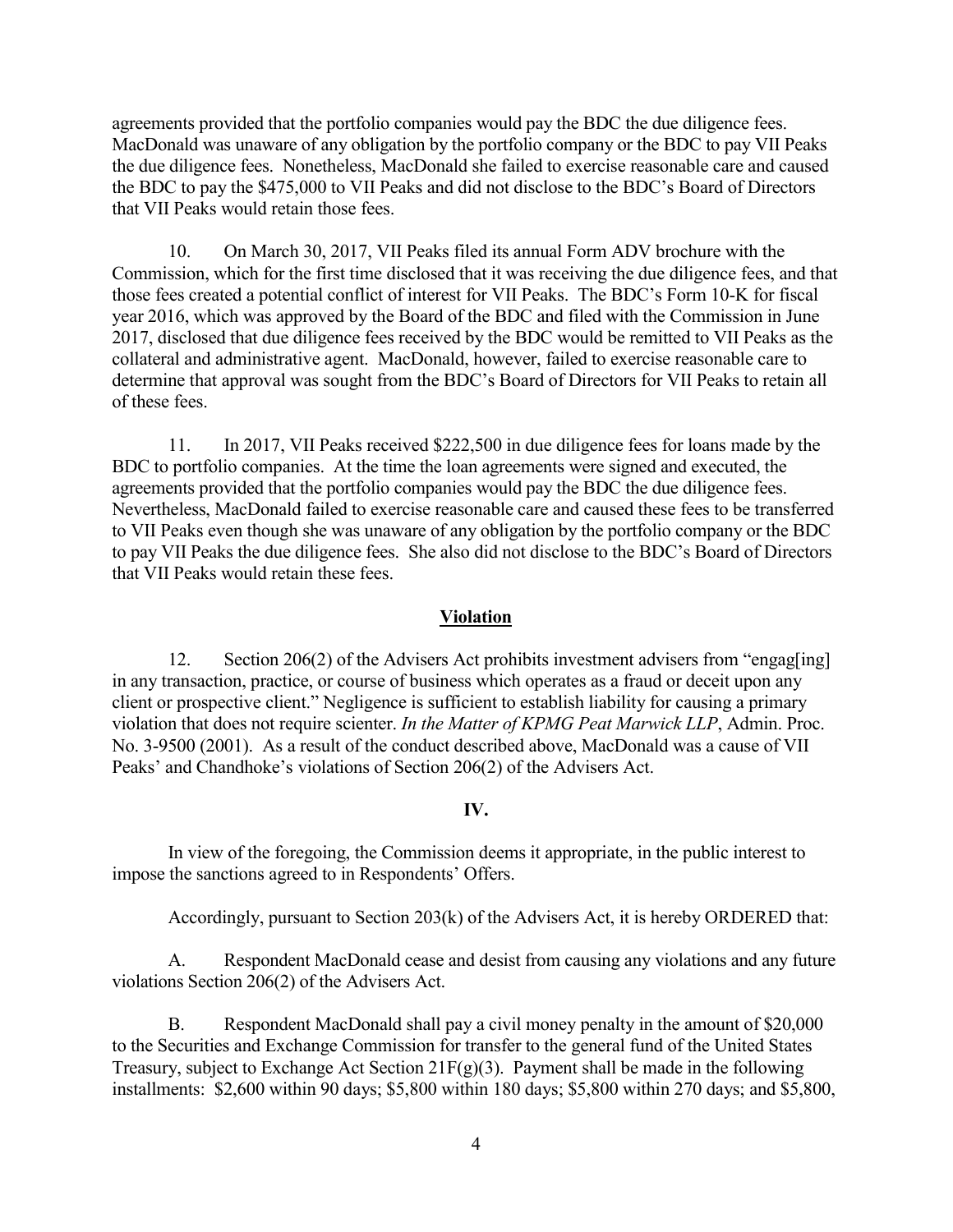plus any additional interest due, within 360 days. Payments shall be applied first to post order interest, which accrues pursuant to 31 U.S.C. 3717. Prior to making the final payment set forth herein, Respondent shall contact the staff of the Commission for the amount due. If Respondent fails to make any payment by the date agreed and/or in the amount agreed according to the schedule set forth above, all outstanding payments under this Order, including post-order interest, minus any payments made, shall become due and payable immediately at the discretion of the staff of the Commission without further application to the Commission. The Commission may distribute civil money penalties collected in this proceeding if, in its discretion, the Commission orders the establishment of a Fair Fund pursuant to 15 U.S.C. § 7246, Section 308(a) of the Sarbanes-Oxley Act of 2002, as amended. The Commission will hold funds paid pursuant to this paragraph in an account at the United States Treasury pending a decision whether the Commission, in its discretion, will seek to distribute funds or, subject to Exchange Act Section  $21F(g)(3)$ , transfer them to the general fund of the United States Treasury.

Payment must be made in one of the following ways:

- (1) Respondent may transmit payment electronically to the Commission, which will provide detailed ACH transfer/Fedwire instructions upon request;
- (2) Respondent may make direct payment from a bank account via Pay.gov through the SEC website at [http://www.sec.gov/about/offices/ofm.htm;](http://www.sec.gov/about/offices/ofm.htm) or
- (3) Respondent may pay by certified check, bank cashier's check, or United States postal money order, made payable to the Securities and Exchange Commission and hand-delivered or mailed to:

Enterprise Services Center Accounts Receivable Branch HQ Bldg., Room 181, AMZ-341 6500 South MacArthur Boulevard Oklahoma City, OK 73169

Payments by check or money order must be accompanied by a cover letter identifying Michelle E. MacDonald, as a Respondent in these proceedings, and the file number of these proceedings; a copy of the cover letter and check or money order must be sent to Monique Winkler, Associate Director, Division of Enforcement, Securities and Exchange Commission, 44 Montgomery Street, Suite 2800, San Francisco, CA 94104.

C. Amounts ordered to be paid as civil money penalties pursuant to this Order shall be treated as penalties paid to the government for all purposes, including all tax purposes. To preserve the deterrent effect of the civil penalty, Respondents agree that in any Related Investor Action, they shall not argue that they are entitled to, nor shall they benefit by, offset or reduction of any award of compensatory damages by the amount of any part of Respondents' payment of a civil penalty in this action ("Penalty Offset"). If the court in any Related Investor Action grants such a Penalty Offset, Respondents agree that they shall, within 30 days after entry of a final order granting the Penalty Offset, notify the Commission's counsel in this action and pay the amount of